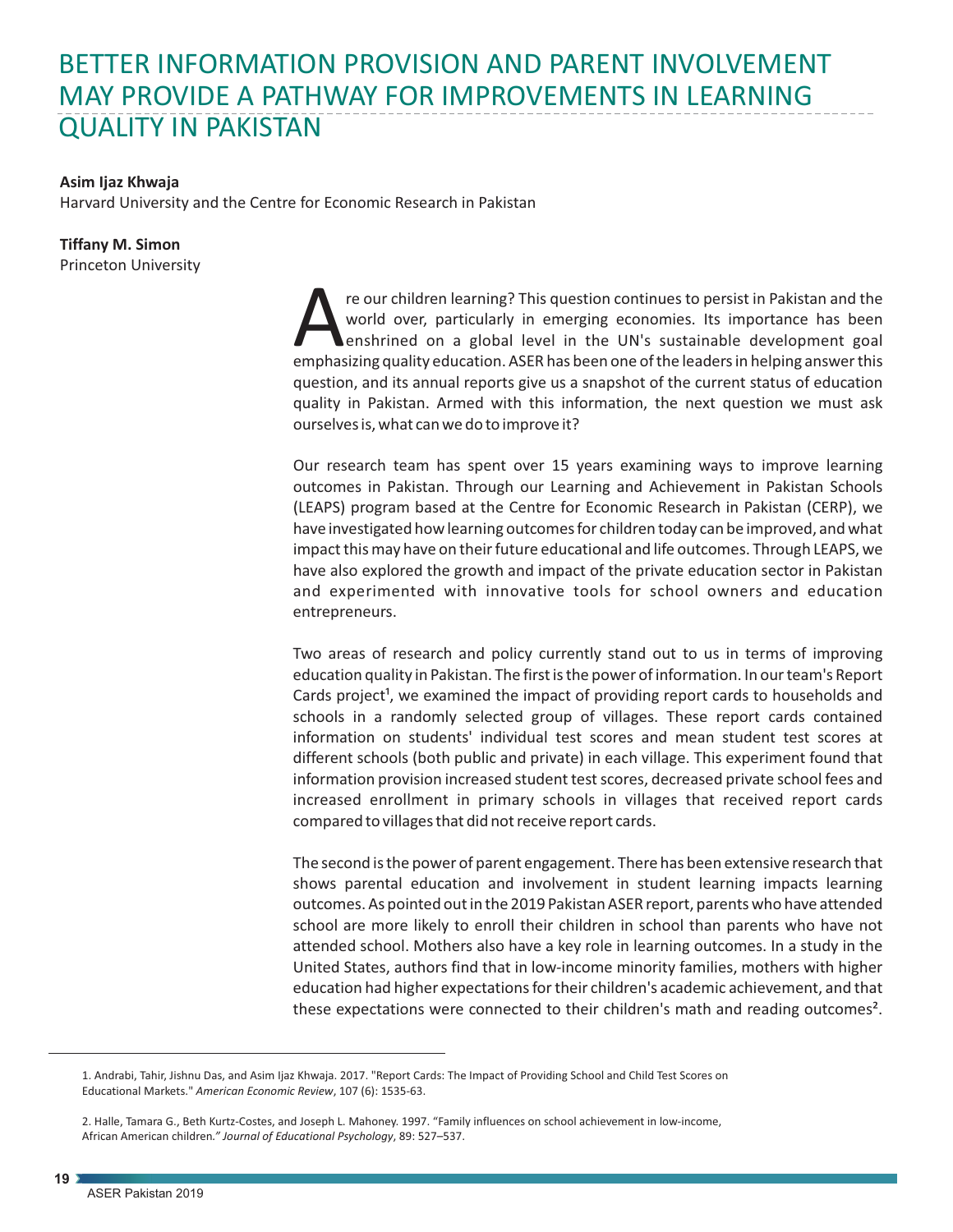Other research has found that maternal education influences children's cognitive and behavioral outcomes through learning stimulation in the home environment<sup>3</sup>. These results echo our findings in Pakistan – in one of our team's studies, we find that children of mothers with even very low levels of education (on average 1.34 years of schooling) from rural Punjab spend more time on educational activities in their home than the children of mothers with no education<sup>4</sup>. These findings suggest that a mother's exposure to basic schooling may lead her to acquire an understanding of education such that her children perform better academically, as they end up working more at home.

Outside of the home, parental involvement in school can also impact learning outcomes – researchers have found that parent-teacher interaction can positively affect students' academic achievement in rural China and Bangladesh<sup>5</sup>. Findings from our earlier referenced Report Cards study suggest that one of the reasons test scores improved in our treatment villages was that parents may have engaged more with teachers and schools in response to the report cards they received – parental pressure may thus play a key role in improving school performance, including in public sector schools.

ASER's methodology also speaks to the importance of both information provision and parent engagement. The direct involvement of parents and students in ASER's citizenled assessments and the subsequent local dissemination of ASER results on learning outcomes ensures community buy-in and builds parent knowledge, providing a foundation for them to engage in their children's schooling.

So why do these areas for research stand out to us in terms of ways to improve learning quality in Pakistan? Previous research from LEAPS has shown that that secondary schools are a top policy priority for citizens in rural areas (second only to jobs), and that parents rank education as a top priority for their children (compared to health, safety and diet). Given that we know parents deeply care about student learning in Pakistan and that parent involvement in education can improve learning outcomes, increasing parental engagement with schools and policymakers may be an important pathway to improving learning outcomes for students in Pakistan.

In ongoing research we are conducting in partnership with Idara-e-Taleem-o-Aagahi and with research based at CERP, we are exploring feasible ways to encourage parent engagement with government policy actors who may be able to help improve government schools and schooling outcomes. We are interested in the role parents can play in engaging with policy actors, in particular women and mothers of students. Research from LEAPS finds that mothers are more aware of school shortcomings (i.e. teacher absenteeism and weak performance) than fathers, suggesting that women might have keener insights on areas of school improvement.

 and Islam, Asad. 2019. "Parent–teacher meetings and student outcomes: Evidence from a developing country." *European Economic Review*, 111: 273 -304.

<sup>3.</sup> Corwyn, Robert F. 2004. "Family process mediators of the relation between components of SES and child outcomes." Available from ProQuest Dissertations & Theses Global.

<sup>4.</sup> Andrabi, Tahir, Jishnu Das, and Asim Ijaz Khwaja. 2012. "What Did You Do All Day? Mothers and Child Educational Outcomes*." Journal of Human Resources,* 47(4): 873-912.

<sup>5.</sup> Li, Guirong, Millie Lin, Chengfang Liu, Angela Johnson, Yanyan Li, and Prashant Loyalka. 2019. "The prevalence of parent-teacher interaction in developing countries and its effect on student outcomes." *Teaching and Teacher Education*, 86:1-10.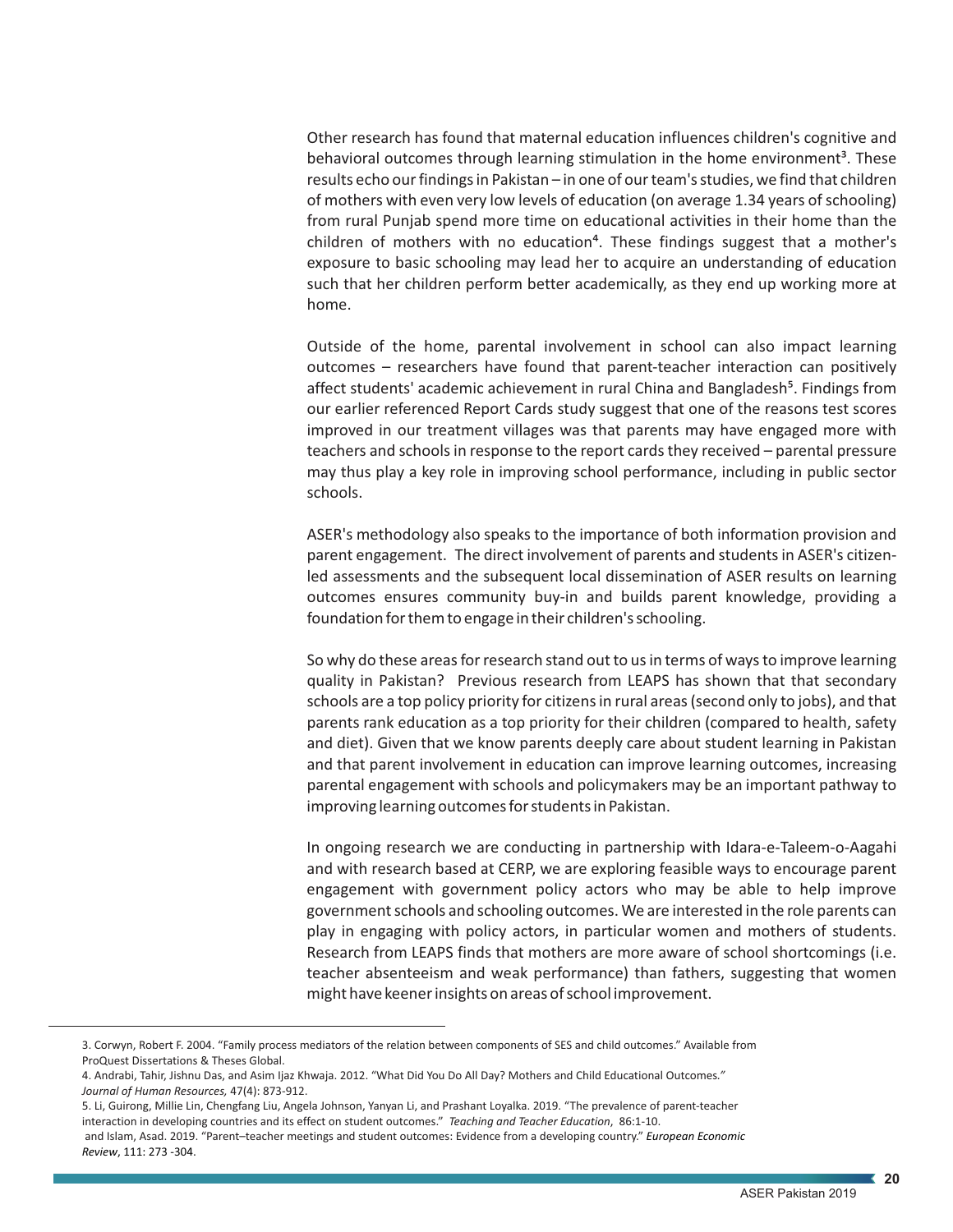While still in its early stages, our initial findings support our hypothesis that combining information and parent involvement may be a pathway to improve learning outcomes in Pakistan. In community-level meetings we conducted, participants had a sense of school problems and often cited multiple challenges in schools in their village, including issues such as teacher absenteeism, unclean water and corporal punishment. As in our LEAPS research, we also observed that women are both more aware of a wider range of problems and a greater specificity of problems in public schools than men. However, while parents may be aware of the issues facing schools in their villages, there were clear gaps of knowledge in our discussions. While participants in focus groups were well-informed about educational issues, they, and particularly women, were less knowledgeable on how to take action regarding their concerns. Thus, an important aspect of the meetings we held was simply providing information on other dimensions that they knew less about, ranging from different means of contacting school officials and bureaucrats to how political and bureaucratic chains of command worked within education. Some parents were unaware that School Management Committees existed as a venue to engage with teachers and school leadership, or that the School Education Department in Punjab had created a telephone hotline for parent complaints. Parents also expressed that they were not aware that other parents shared their concerns, and some noted this was the first opportunity they had to collectively discuss local education issues with other parents.

Women also had specific concerns. In our focus groups, women were far less knowledgeable about the structure of the educational bureaucracy and their local politicians than men. This is not surprising given that recent research shows that women's participation in politics is low in Pakistan, as is their direct engagement with government actors. Researchers have found large gender gaps in political knowledge in households, with men serving as gatekeepers to women's political engagement and indicators of women's involvement<sup>6</sup>. Similarly, in spite of parental completion of primary school increasing on average between 2014 and 2019 in ASER's reports, the gap between mother and father primary school completion rates has remained relatively constant during this same period.

In our focus groups, women were also more likely to cite challenges in engaging with school policy actors given mobility and access constraints due to prevailing social norms. This is in line with recent research that has found evidence that these norms create barriers for women to leave their village to attend vocational training<sup>7</sup>. Despite expression passion for their children's learning, women also expressed reticence in engaging with policy actors because of low education and illiteracy.

<sup>6.</sup> Cheema, Ali, Sara Khan, Shandana Khan Mohmand, and Asad Liaqat. 2019. "Invisible Citizens: Why More Women in Pakistan Do Not Vote." IDS Working Paper 524. Brighton: IDS.

<sup>7.</sup> Cheema, Ali, Asim Khwaja, Farooq Naseer and Jake Shapiro. 2019. "Glass Walls: Experimental Evidence on Access Constraints faced by Rural Women," Working Paper.